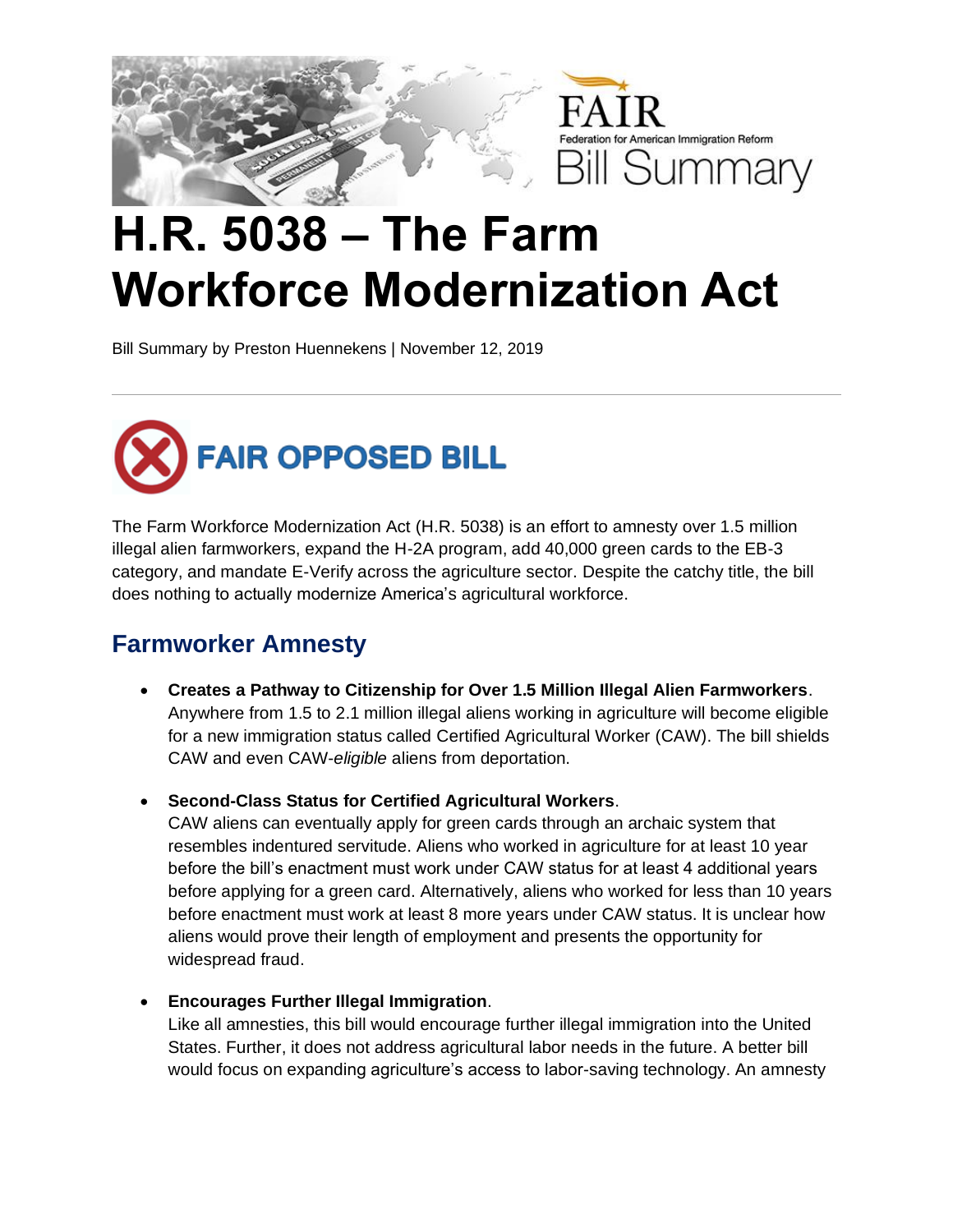today does not solve the labor needs of tomorrow, and we will face this same predicament down the road.

## **Minor Changes to H-2A**

#### • **Adds Two Pilot Programs**.

First, the bill allocates 20,000 capped H-2A visas for use year-round, half of which must go to dairy farmers, a group currently excluded from accessing H-2A workers because it is not seasonal work. After 10 years, Congress could choose to eliminate the cap for yearround, making the H-2A visa a *de facto* year-round program. Second, the bill also allows 10,000 "portable" H-2A workers available for open employment among H-2A certified businesses. The program currently matches individual visa-holders to one employer.

#### • **Maintains the Status Quo.**

The H-2A program is an uncapped visa that permits American farmers to hire available seasonal workers. The program has a number of flaws, but still gives the agriculture industry an unlimited supply of guest workers. Big agriculture ignores the program because it is still cheaper and easier to hire illegal aliens instead of enrolling in the H-2A program. Without aggressive and punitive sanctions on noncompliant employers, expanding interior immigration enforcement, and simplifying the use of the H-2A, this will remain the status quo.

## **Expansion of EB-3 Green Cards**

#### • **40,000 New Green Cards**.

The bill adds 40,000 additional EB-3 green cards, allowing H-2A workers to apply for legal permanent residency after 10 years of H-2A status. Generally, H-2A workers cannot adjust their status and apply for legal permanent residency, but with these visas, the H-2A program could become a new pipeline for unskilled migrants to become American citizens. Activist groups will try to expand the number of visas well beyond 40,000 annually in the future.

## **E-Verify for Agriculture**

#### • **E-Verify Limited to Agriculture**.

The bill claims that it will implement E-Verify (or a permanent, but different, electronic verification system) across the agricultural sector. However, use of the program will be phased in over a period of time and only applies to the agriculture industry.

#### • **Undercuts Universal E-Verify**.

Instead of restricting its use to one industry, Congress must make E-Verify (or a permanent, but different, electronic verification system) mandatory for all private and public employers, with a phase-in period for agriculture.